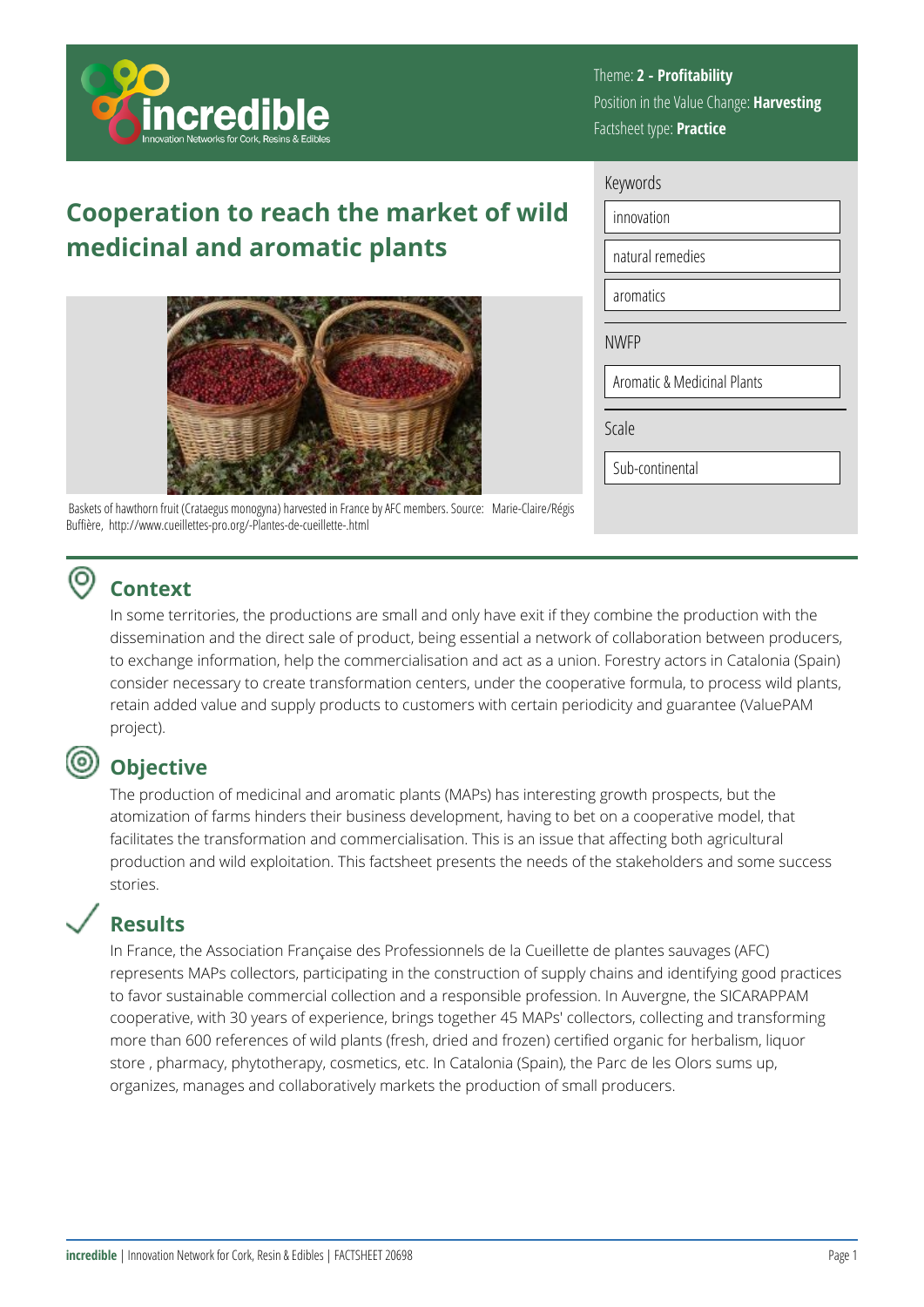### **Recommendations**

The consolidation of the activity of small producers must be based above all on greater mutualisation, the representativeness of all collectors and training more adapted to the plural nature of the profession and the reality of the market, so that producers can be competitive with a quality product. Thus, collaboration and innovation are crucial and we must bet on technification, so that the activity is profitable and sustainable. It is also necessary to have a good marketing strategy and know the legal requirements well, to reach the market. Finally, setting a fair price will allow a better valuation of these products.

### **Impacts and weaknesses**

For the use of MAPs to be profitable, you have to know how to produce and market, so you have to help the collectors to sell, since it is far from their mentality. But it is also necessary that expectations are not generated when there are none: obtain more than the market can assume or sell to markets that do not value the product. And the final consumer does not always know the advantages of the species of a territory. Thus, in order to consolidate future consumption, it is essential to collect, defend and disseminate the traditional uses and conservation aspects of MAPs.

## $\rightarrow$  Future developments

According to the VALUEPAM project, it will be important to increase the actors' knowledge about the resource, its importance and good collection practices, encourage regional and cross-border cooperation for wild exploitation, deepen work on its adaptability to the market, disclose its differentiated value and encourage their incorporation into final products. In short, reinforce its potential as a complementary element for the sustainable development of rural territories.



"Parc de les Olors", network of small producers of MAP in Catalonia (Spain) united to market their products and disseminate the MAP uses.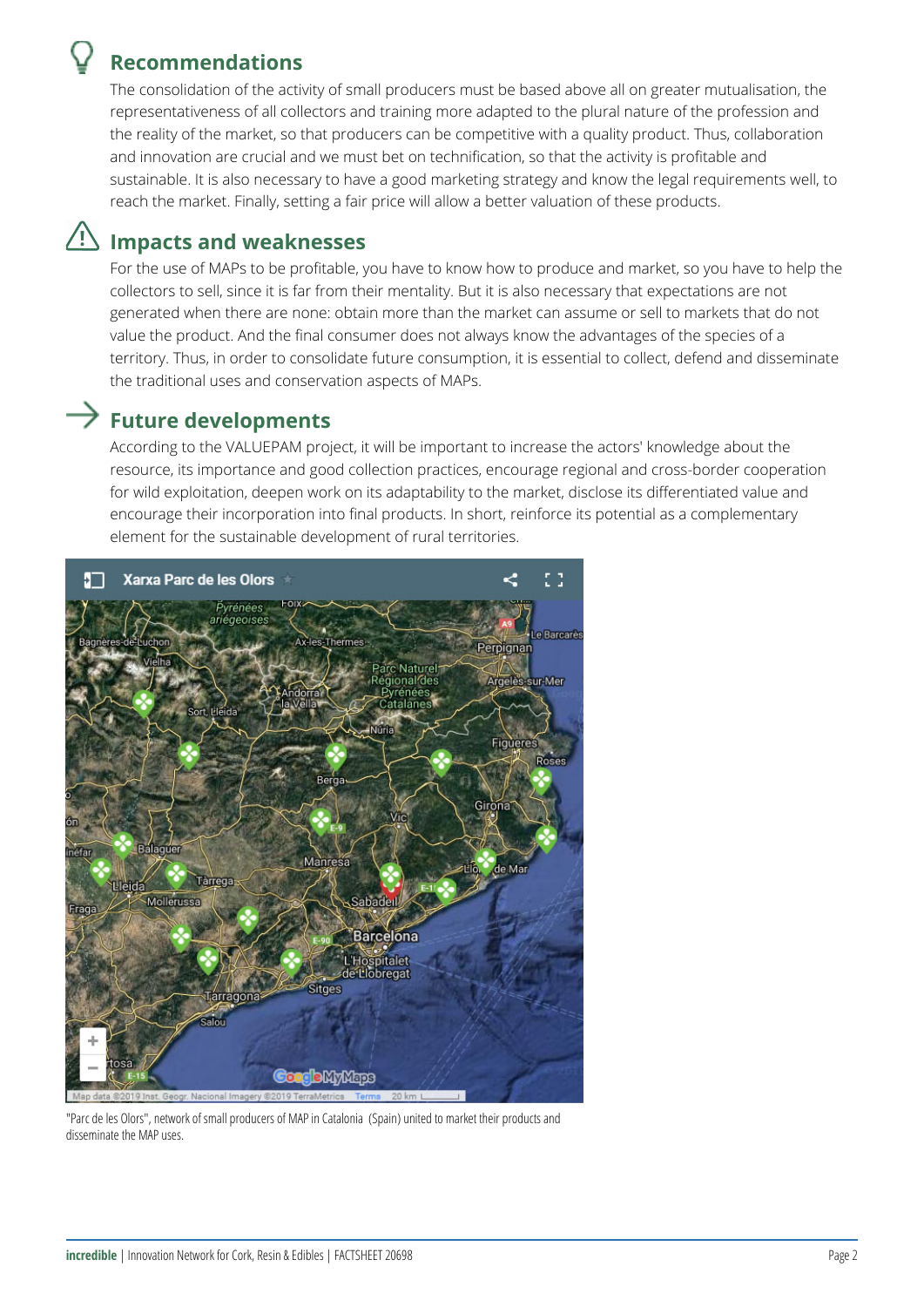#### Further information

Pascual, A. Cultivo de aromáticas, buenas perspectivas ante el aume [https://www.efeagro.](https://www.efeagro.com/noticia/aromaticas/)com/noticia/aromaticas/

Results of INTERREG SUDOE ValuePAM project:

- Conclusiones del proyecto. VALUEPAM - Valorización de plantas aro vegetal y desarrollo socioeconómico de las zonas rurales del espacio

- Dinàmica participativa: Quines accions es podrien emprendre al ter plantes silvestres?. Jornades tècniques Més enllà de la recol·lecció 7 marzo 2018, y Sort, 20 marzo 2018. INTERREG SUDOE ValuePAM.

- Estrategias de comercio de plantas aromáticas y medicinales autóci

- Asociacionismo: clave en el desarrollo del sector de las plantas aro ValuePAM.

[http://www.valuepa](http://www.valuepam.eu/resultados.php)m.eu/resultados.php

Etat des lieux et perspectives des débouchés des petits producteurs

[file:///C:/Users/eva.more/Downloads/rapp](https:///C:/Users/eva.more/Downloads/rapport_-_gaap_agro-_plantes_a_parfum_-_2016.pdf)ort\_-\_gaap\_agro-\_plantes\_a

AFC - Association Française des Prohietsps://oim/nowew.scullette/cuesi-libetote.pde p

SICARAPPAM Coottpé / aww.iwww.sigtraicapologiam.com

SYNDICAT DES SIMPLES ndicat-simples.org/

Parc de hitels sOlors redelesolors.com/

--

Pascual, A. Cultivo de aromáticas, buenas perspectivas ante el aume [https://www.efeagro.](https://www.efeagro.com/noticia/aromaticas/)com/noticia/aromaticas/

Resultados del proyecto INTERREG SUDOE ValuePAM:

- Conclusiones del proyecto. VALUEPAM - Valorización de plantas aro vegetal y desarrollo socioeconómico de las zonas rurales del espacio

- Dinàmica participativa: Quines accions es podrien emprendre al ter plantes silvestres?. Jornades tècniques Més enllà de la recol·lecció 7 marzo 2018, y Sort, 20 marzo 2018. INTERREG SUDOE ValuePAM.

- Estrategias de comercio de plantas aromáticas y medicinales autóci

- Asociacionismo: clave en el desarrollo del sector de las plantas aro ValuePAM.

[http://www.valuepa](http://www.valuepam.eu/resultados.php)m.eu/resultados.php

Etat des lieux et perspectives des débouchés des petits producteurs

[file:///C:/Users/eva.more/Downloads/rapp](https:///C:/Users/eva.more/Downloads/rapport_-_gaap_agro-_plantes_a_parfum_-_2016.pdf)ort\_-\_gaap\_agro-\_plantes\_a AFC - Association Française des Proffetsps:i/of normeals coleillet true silple otte roge p SICARAPPAM C b otppé / avt ive a agrica popman.com SYNDICAT DESS SIMPLES ndicat-simples.org/

Parc de hitels sOlors redelesolors.com/